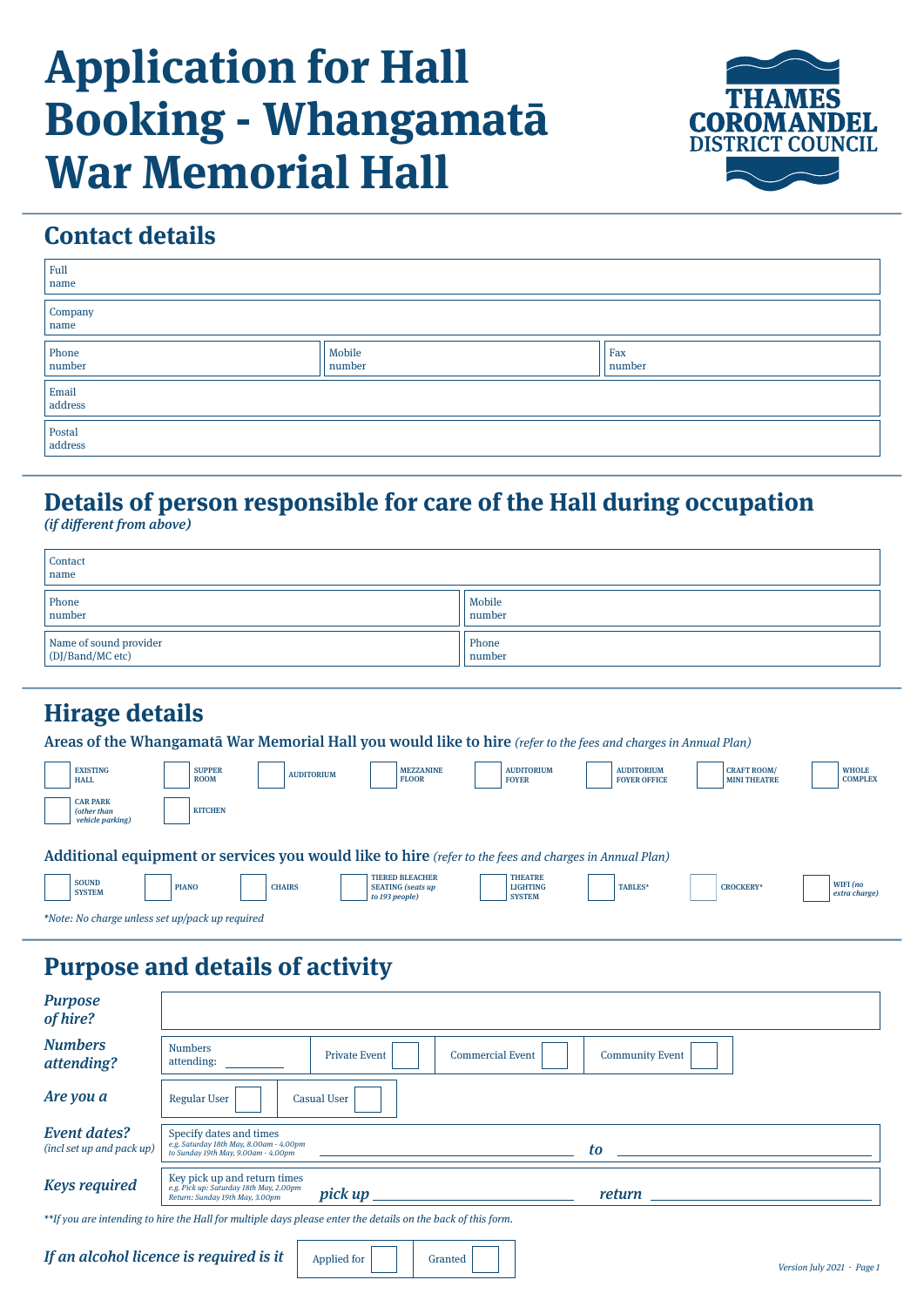| Bank account verification for bond return.      |  |  |
|-------------------------------------------------|--|--|
| Please attach a bank deposit slip $\mathscr{N}$ |  |  |
| or                                              |  |  |
| Fill out bank account number and sign below     |  |  |
|                                                 |  |  |
|                                                 |  |  |

Signature Date (DD/MM/YYYY)

#### **Health and Safety**

For functions up to 300 people two wardens are to be designated for your function, to be responsible for the evacuation of people from the Hall in case of an emergency. Please state the names of these people:

| Building | Floor  |
|----------|--------|
| Warden   | Warden |
|          |        |

In addition to these wardens, if your function is over 300 people a Certified Safety Officer is also required:

**Certified** Safety Officer

I/we

# **Declaration**

have read and understand the conditions of the Application Form and Conditions of Hire and will comply with all conditions. It is also understood that activating the fire alarm without reasonable cause may result in costs being recovered from the hirer (up to \$1,000). A bond may be required to be paid and will be returned following the event if the hall is left in its original condition.

Signature Date (DD/MM/YYYY)

#### **Details of multi-day booking**

Please detail the dates, times and details of multi-day bookings. If the booking is for rehearsal and performance please indicate what dates and times are for set up, rehearsal and the days and times of performance:

**SUBMIT FORM** 

| Office<br>use only | <b>HIREAGE</b>   |   | <b>DATE PAID</b>       |
|--------------------|------------------|---|------------------------|
|                    | <b>DEPOSIT</b>   |   | <b>RECEIPT NUMBER</b>  |
|                    | <b>BOND PAID</b> |   | <b>DATE KEY ISSUED</b> |
|                    | <b>TOTAL</b>     | m |                        |